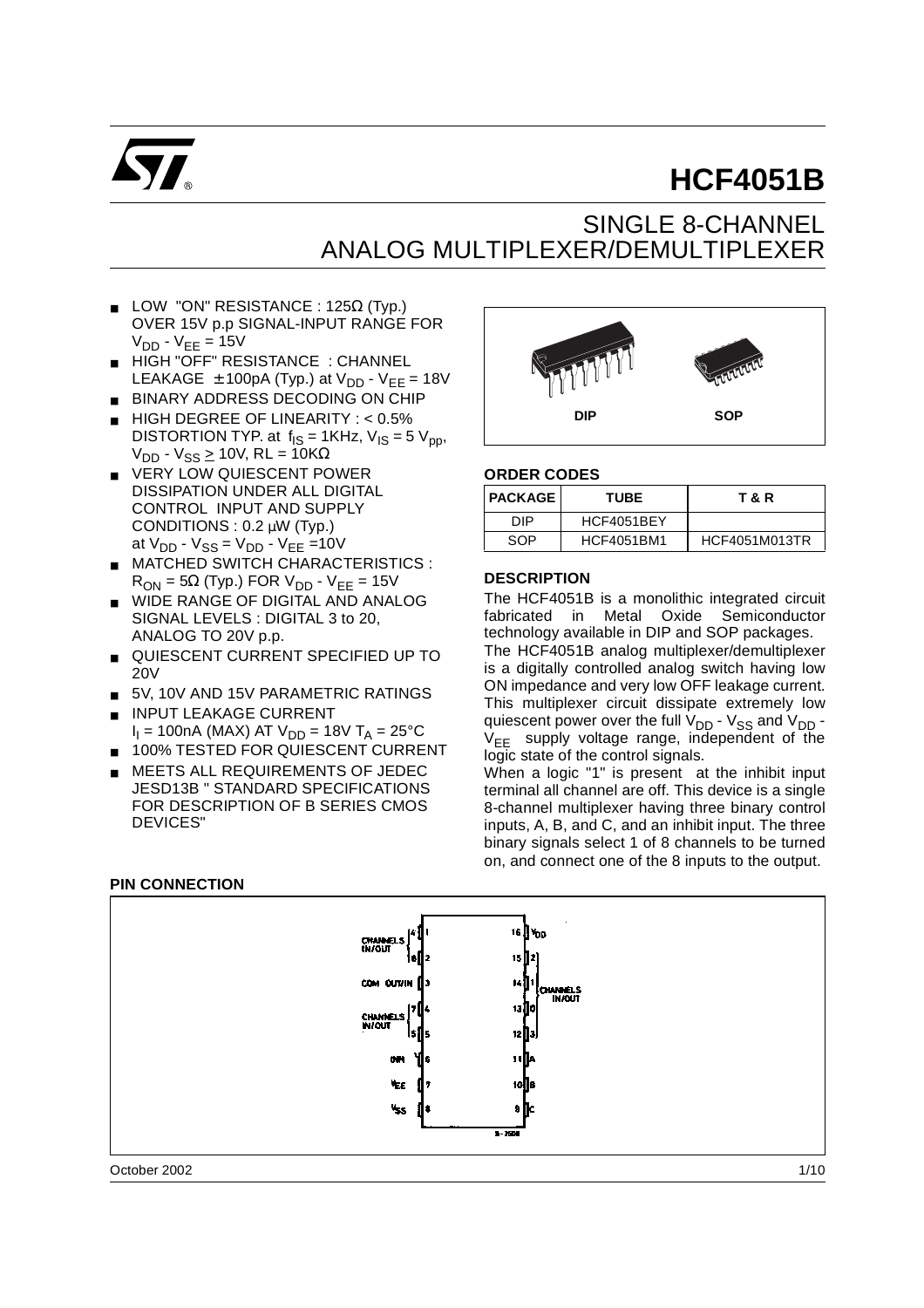### **HCF4051B**

#### **INPUT EQUIVALENT CIRCUIT PIN DESCRIPTION**



| <b>PIN No</b>                 | <b>SYMBOL</b>                      | <b>NAME AND FUNCTION</b>        |
|-------------------------------|------------------------------------|---------------------------------|
| 11, 10, 9                     | A, B, C                            | <b>Binary Control Inputs</b>    |
| 6                             | <b>INH</b>                         | Inhibit Inputs                  |
| 13, 14, 15,<br>12, 1, 5, 2, 4 | 0 to 7<br>CHANNEL<br><b>IN/OUT</b> | Indipendent inputs/out-<br>puts |
| 3                             | COM OUT/<br>ΙN                     | Common Output/Input             |
| 7                             | V <sub>FF</sub>                    | Supply Voltage                  |
| 8                             | $V_{SS}$                           | <b>Negative Supply Voltage</b>  |
| 16                            | Vnn                                | Positive Supply Voltage         |

#### **TRUTH TABLE**

|                | <b>INPUT STATES</b> |   |   |                  |  |
|----------------|---------------------|---|---|------------------|--|
| <b>INHIBIT</b> | c                   | в | А | "ON" CHANNEL (S) |  |
|                |                     |   |   |                  |  |
|                |                     |   |   |                  |  |
|                |                     |   |   |                  |  |
|                |                     |   |   |                  |  |
|                |                     |   |   |                  |  |
|                |                     |   |   | :C               |  |
|                |                     |   |   | ิค               |  |
|                |                     |   |   |                  |  |
|                |                     |   |   | <b>NONE</b>      |  |

#### **FUNCTIONAL DIAGRAM**

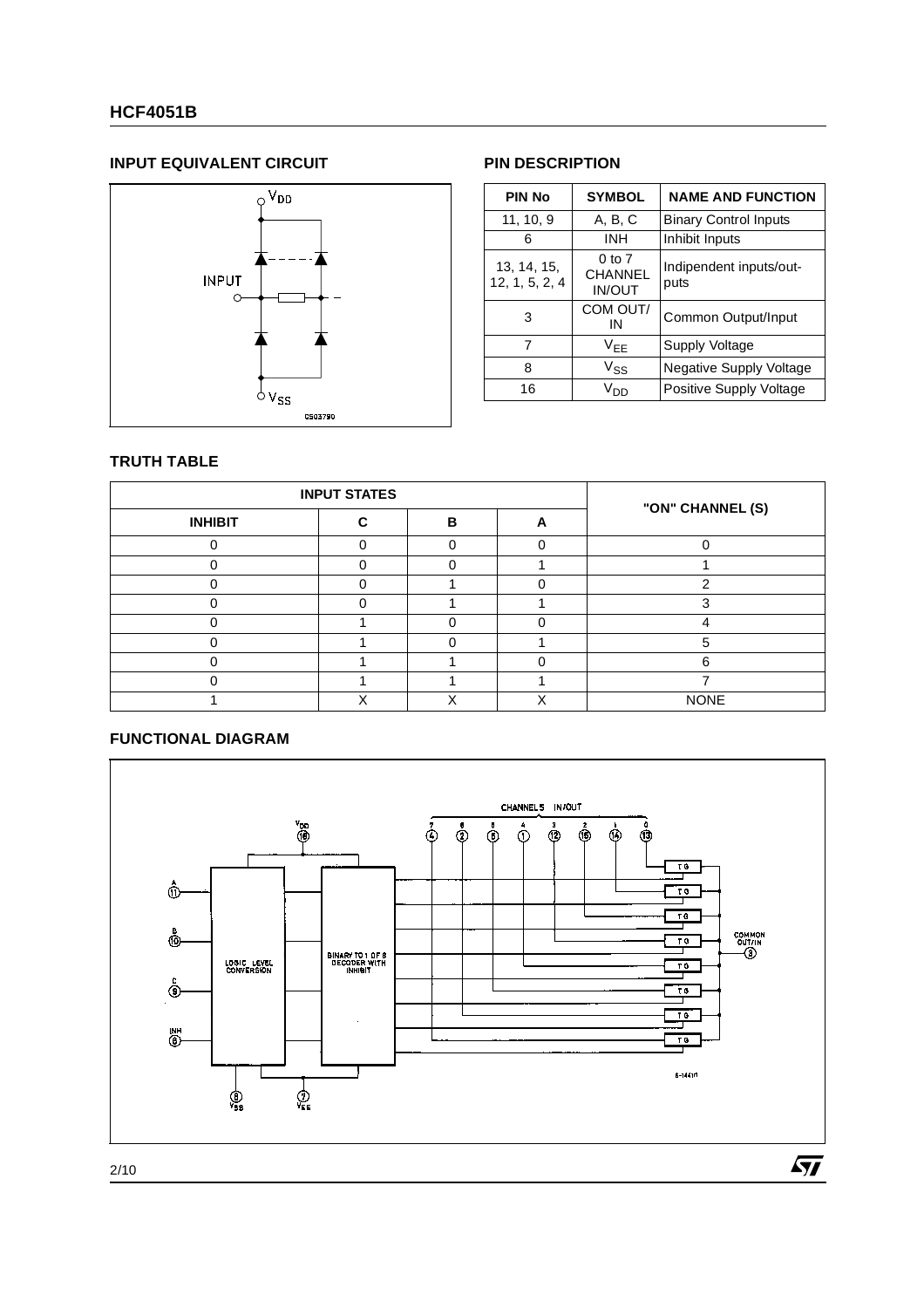#### **ABSOLUTE MAXIMUM RATINGS**

| Symbol                     | <b>Parameter</b>                        | Value                    | Unit        |
|----------------------------|-----------------------------------------|--------------------------|-------------|
| V <sub>DD</sub>            | Supply Voltage                          | $-0.5$ to $+22$          | V           |
| Vı                         | DC Input Voltage                        | $-0.5$ to $V_{DD}$ + 0.5 |             |
|                            | DC Input Current                        | ± 10                     | mA          |
| $P_D$                      | Power Dissipation per Package           | $500$ (*)                | mW          |
|                            | Power Dissipation per Output Transistor | 100                      | mW          |
| $\mathsf{T}_{\mathsf{op}}$ | <b>Operating Temperature</b>            | $-55$ to $+125$          | $^{\circ}C$ |
| $\mathsf{T}_{\text{stg}}$  | Storage Temperature                     | $-65$ to $+150$          | °C          |

Absolute Maximum Ratings are those values beyond which damage to the device may occur. Functional operation under these conditions is not implied.

All voltage values are referred to V<sub>SS</sub> pin voltage.<br>(\*) 500mW at 65 °C; derate to 300mW by 10mW/°C from 65°C to 85°C

#### **RECOMMENDED OPERATING CONDITIONS**

| Symbol          | <b>Parameter</b>             | <b>Value</b>  | Unit        |
|-----------------|------------------------------|---------------|-------------|
| V <sub>DD</sub> | Supply Voltage               | 3 to 20       |             |
|                 | Input Voltage                | 0 to $V_{DD}$ |             |
| 'op             | <b>Operating Temperature</b> | $-55$ to 125  | $\sim$<br>◡ |

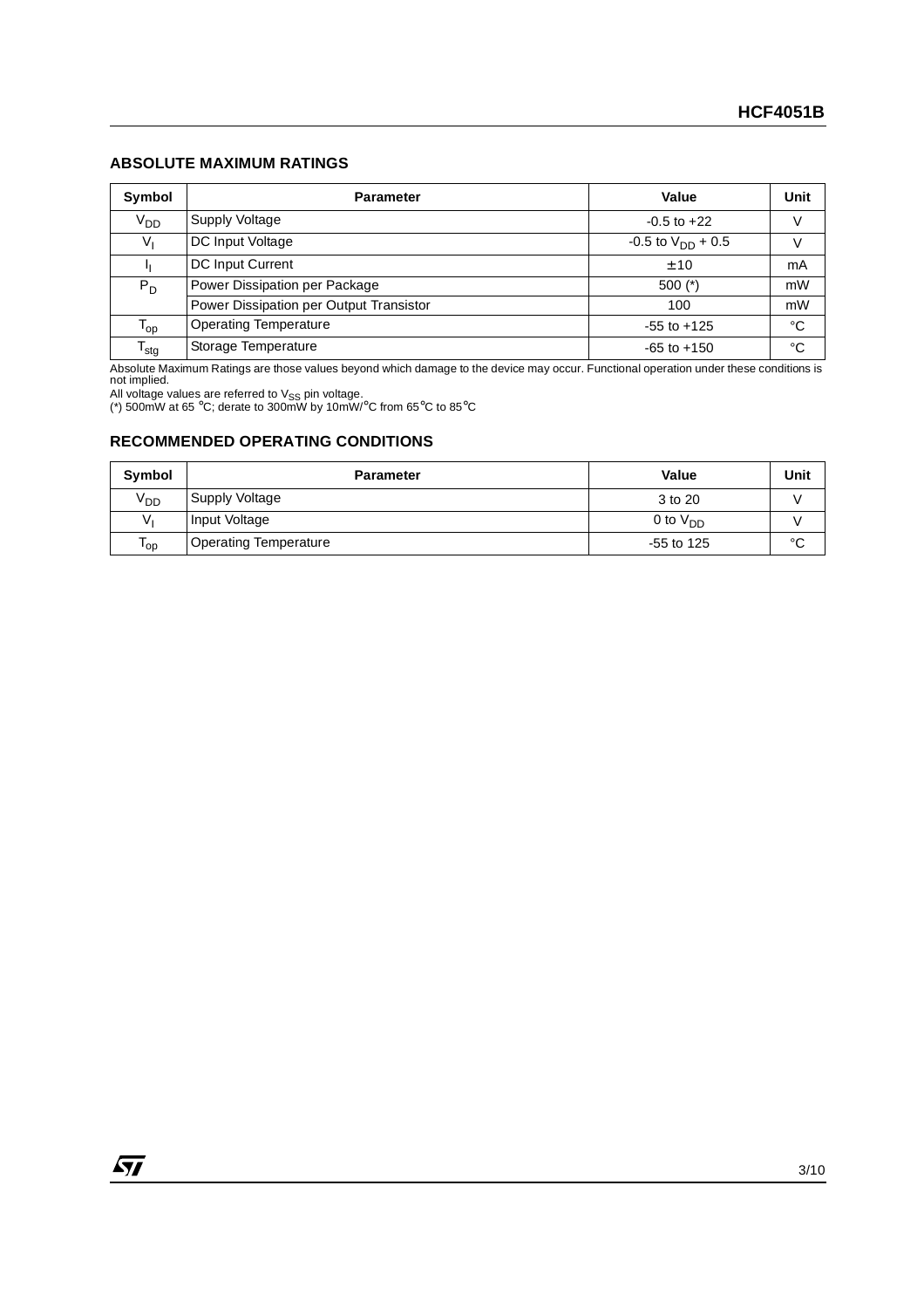### **HCF4051B**

#### **DC SPECIFICATIONS**

|                                   |                                                                 | <b>Test Condition</b> |                   |                  |          | Value          |                     |      |                       |      |                        |      |             |
|-----------------------------------|-----------------------------------------------------------------|-----------------------|-------------------|------------------|----------|----------------|---------------------|------|-----------------------|------|------------------------|------|-------------|
| Symbol                            | <b>Parameter</b>                                                | $V_{\text{IS}}$       | $V_{EE}$          | $V_{SS}$         | $V_{DD}$ |                | $T_A = 25^{\circ}C$ |      | -40 to $85^{\circ}$ C |      | -55 to 125 $\degree$ C |      | <b>Unit</b> |
|                                   |                                                                 | (V)                   | (V)               | (V)              | (V)      | Min.           | Typ.                | Max. | Min.                  | Max. | Min.                   | Max. |             |
| $I_{L}$                           | Quiescent Device                                                |                       |                   |                  | 5        |                | 0.04                | 5    |                       | 150  |                        | 150  |             |
|                                   | Current (all                                                    |                       |                   |                  | 10       |                | 0.04                | 10   |                       | 300  |                        | 300  | μA          |
|                                   | switches ON or all<br>switches OFF)                             |                       |                   |                  | 15       |                | 0.04                | 20   |                       | 600  |                        | 600  |             |
|                                   |                                                                 |                       |                   |                  | 20       |                | 0.08                | 100  |                       | 3000 |                        | 3000 |             |
| <b>SWITCH</b>                     |                                                                 |                       |                   |                  |          |                |                     |      |                       |      |                        |      |             |
| $R_{ON}$                          | Resistance                                                      | $0 \leq V_1 \leq$     |                   |                  | 5        |                | 470                 | 1050 |                       | 1200 |                        | 1200 |             |
|                                   |                                                                 | V <sub>DD</sub>       | $\Omega$          | $\Omega$         | 10       |                | 180                 | 400  |                       | 520  |                        | 520  | Ω           |
|                                   |                                                                 |                       |                   |                  | 15       |                | 125                 | 280  |                       | 360  |                        | 360  |             |
| $\Delta$ <sub>ON</sub>            | Resistance ARON                                                 | $0 \leq V_1 \leq$     |                   |                  | 5        |                | 10                  |      |                       |      |                        |      |             |
|                                   | (between any 2 of                                               | V <sub>DD</sub>       | $\Omega$          | $\Omega$         | 10       |                | 10                  |      |                       |      |                        |      | $\Omega$    |
|                                   | 4 switches)                                                     |                       |                   |                  | 15       |                | 5                   |      |                       |      |                        |      |             |
| OFF*                              | Channel Leakage<br>Current (All<br>Channel OFF)<br>(COMMON O/I) |                       | 0                 | 0                | 18       |                | ±0.1                | 100  |                       | 1000 |                        | 1000 | nA          |
| OFF*                              | Channel Leakage<br>Current (Any<br>Channel OFF)                 |                       | $\Omega$          | $\Omega$         | 18       |                | ±0.1                | 100  |                       | 1000 |                        | 1000 | nA          |
| C <sub>1</sub>                    | Input Capacitance                                               |                       |                   |                  |          |                | 5                   |      |                       |      |                        |      |             |
| $C_{\rm O}$                       | Output<br>Capacitance                                           |                       | -5                | $-5$             | 5        |                | 30                  |      |                       |      |                        |      | pF          |
| $C_{10}$                          | Feedthrough                                                     |                       |                   |                  |          |                | 0.2                 |      |                       |      |                        |      |             |
|                                   | <b>CONTROL (Address or Inhibit)</b>                             |                       |                   |                  |          |                |                     |      |                       |      |                        |      |             |
| $V_{IL}$                          | Input Low Voltage                                               |                       | $V_{EE} = V_{SS}$ |                  | 5        |                |                     | 1.5  |                       | 1.5  |                        | 1.5  |             |
|                                   |                                                                 |                       |                   | $R_1 = 1K\Omega$ | 10       |                |                     | 3    |                       | 3    |                        | 3    | $\vee$      |
|                                   |                                                                 | $= VDD$               | to $V_{SS}$       |                  | 15       |                |                     | 4    |                       | 4    |                        | 4    |             |
| $V_{\text{IH}}$                   | Input High Voltage                                              | thru<br>$1K\Omega$    |                   | $I_{IS}$ < 2µA   | 5        | 3.5            |                     |      | 3.5                   |      | 3.5                    |      |             |
|                                   |                                                                 |                       | (on all OFF       |                  | 10       | $\overline{7}$ |                     |      | $\overline{7}$        |      | $\overline{7}$         |      | $\vee$      |
|                                   |                                                                 |                       | channels)         |                  | 15       | 11             |                     |      | 11                    |      | 11                     |      |             |
| $I_{\text{IH}}$ , $I_{\text{IL}}$ | Input Leakage<br>Current                                        |                       | $V_1 = 0/18V$     |                  | 18       |                | $±10^{-3}$          | ±0.1 |                       | ±1   |                        | ±1   | μA          |
| C <sub>1</sub>                    | Input Capacitance                                               |                       |                   |                  |          |                | 5                   | 7.5  |                       |      |                        |      | pF          |

 $\sqrt{27}$ 

\* Determined by minimum feasible leakage measurement for automating testing.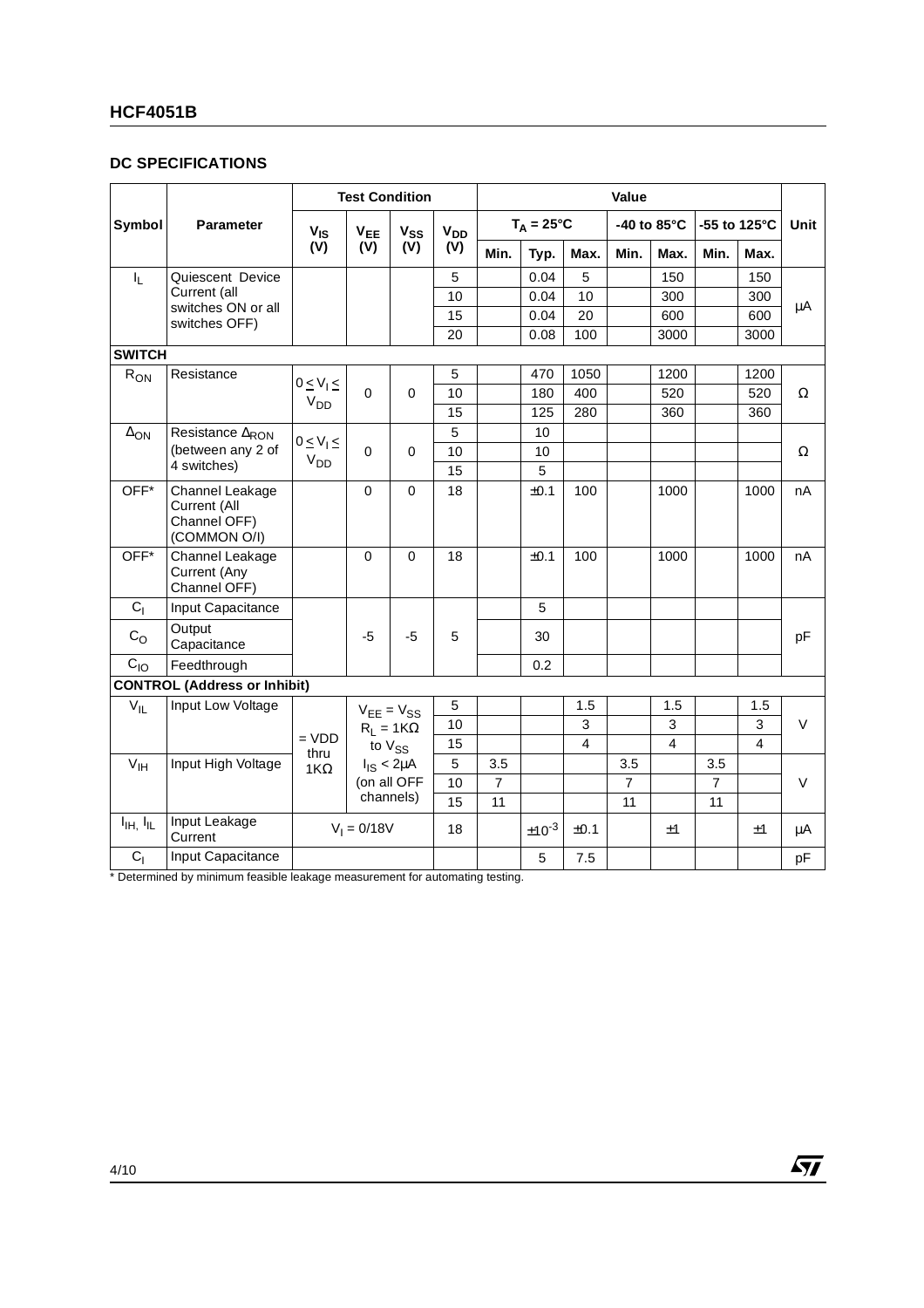#### **DYNAMIC ELECTRICAL CHARACTERISTICS** (T<sub>amb</sub> = 25°C, C<sub>L</sub> = 50pF, all input square wave rise and fall time  $= 20$  ns)

|                                                                     |                 | <b>Test Condition</b> |                |                       |                 |                 |                                          |      |      | Value |            |  |
|---------------------------------------------------------------------|-----------------|-----------------------|----------------|-----------------------|-----------------|-----------------|------------------------------------------|------|------|-------|------------|--|
| Parameter                                                           | $V_{EE}$<br>(V) | $R_L$<br>$(K\Omega)$  | $f_1$<br>(KHz) | $V_{I}$<br>(V)        | $V_{SS}$<br>(V) | $V_{DD}$<br>(V) |                                          | Min. | Typ. | Max.  |            |  |
| Propagation Delay                                                   |                 |                       |                | <b>V<sub>DD</sub></b> |                 | 5               |                                          |      | 30   | 60    |            |  |
| Time (signal input to                                               |                 | 200                   |                |                       |                 | 10              |                                          |      | 15   | 30    | ns         |  |
| output)                                                             |                 |                       |                |                       |                 | 15              |                                          |      | 11   | 20    |            |  |
| <b>Frequency Response</b><br>Channel "ON" (sine                     | $= V_{SS}$      | $\mathbf{1}$          |                |                       |                 | 10              | V <sub>O</sub> at Common<br>OUT/IN       |      | 20   |       | <b>MHz</b> |  |
| wave input) at<br>20 log $V_O/V_I = -3dB$                           |                 |                       |                | $5(*)$                |                 |                 | $V_{\Omega}$ at any<br>channel           |      | 60   |       |            |  |
| Feedthrough (all<br>channels OFF) at                                | $= V_{SS}$      | 1                     |                |                       |                 |                 | V <sub>O</sub> at Common<br>OUT/IN       |      | 12   |       | <b>MHz</b> |  |
| 20 log $V_0/V_1 = -40dB$                                            |                 |                       |                | $5(*)$                |                 | 10              | $V_{O}$ at any<br>channel                |      | 8    |       |            |  |
| <b>Frequency Signal</b><br>Crosstalk at<br>20 log $V_0/V_1 = -40dB$ | $= V_{SS}$      | $\mathbf{1}$          |                | $5(*)$                |                 | 10              | Between any 2<br>channels                |      | 3    |       | <b>MHz</b> |  |
| Sine Wave Distortion                                                |                 |                       |                | $2(*)$                |                 | 5               |                                          |      | 0.3  |       |            |  |
| $f_{\text{IS}} = 1$ KHz Sine Wave                                   | $= V_{SS}$      | 10                    | 1              | $3(*)$                |                 | 10              |                                          |      | 0.2  |       | $\%$       |  |
|                                                                     |                 |                       |                | $5(*)$                |                 | 15              |                                          |      | 0.12 |       |            |  |
| <b>CONTROL (Address or Inhibit)</b>                                 |                 |                       |                |                       |                 |                 |                                          |      |      |       |            |  |
| Propagation Delay:                                                  | $\mathbf 0$     |                       |                |                       | 0               | 5               |                                          |      | 360  | 720   |            |  |
| Address to Signal<br>OUT (Channels ON                               | $\mathbf 0$     |                       |                |                       | 0               | 10              |                                          |      | 160  | 320   | ns         |  |
| or OFF)                                                             | $\Omega$        |                       |                |                       | $\Omega$        | 15              |                                          |      | 120  | 240   |            |  |
|                                                                     | $-5$            |                       |                |                       | 0               | 5               |                                          |      | 225  | 450   |            |  |
| Propagation Delay:                                                  | $\mathbf 0$     |                       |                |                       | 0               | 5               |                                          |      | 360  | 720   |            |  |
| Inhibit to Signal OUT<br>(Channel turning ON)                       | $\Omega$        | 1                     |                |                       | 0               | 10              |                                          |      | 160  | 320   | ns         |  |
|                                                                     | $\overline{0}$  |                       |                |                       | 0               | 15              |                                          |      | 120  | 240   |            |  |
|                                                                     | $-10$           |                       |                |                       | 0               | 5               |                                          |      | 200  | 400   |            |  |
| Propagation Delay:                                                  | $\mathbf 0$     |                       |                |                       |                 | 5               |                                          |      | 200  | 450   |            |  |
| Inhibit to Signal OUT<br>(Channel turning                           | $\mathbf 0$     | 10                    |                |                       |                 | 10              |                                          |      | 90   | 210   | ns         |  |
| OFF)                                                                | $\Omega$        |                       |                |                       |                 | 15              |                                          |      | 70   | 160   |            |  |
|                                                                     | $-10$           |                       |                |                       |                 | 5               |                                          |      | 130  | 300   |            |  |
| Address or Inhibit to<br><b>Signal Crosstalk</b>                    | $\mathbf 0$     | $10^{(1)}$            |                |                       | 0               | 10              | $V_C = V_{DD} - V_{SS}$<br>(square wave) |      | 65   |       | mV<br>peak |  |

(1) Both ends of channel.

\* Peak to Peak voltage symmetrical about (V<sub>DD</sub> - V<sub>EE</sub>)/2

 $\sqrt{M}$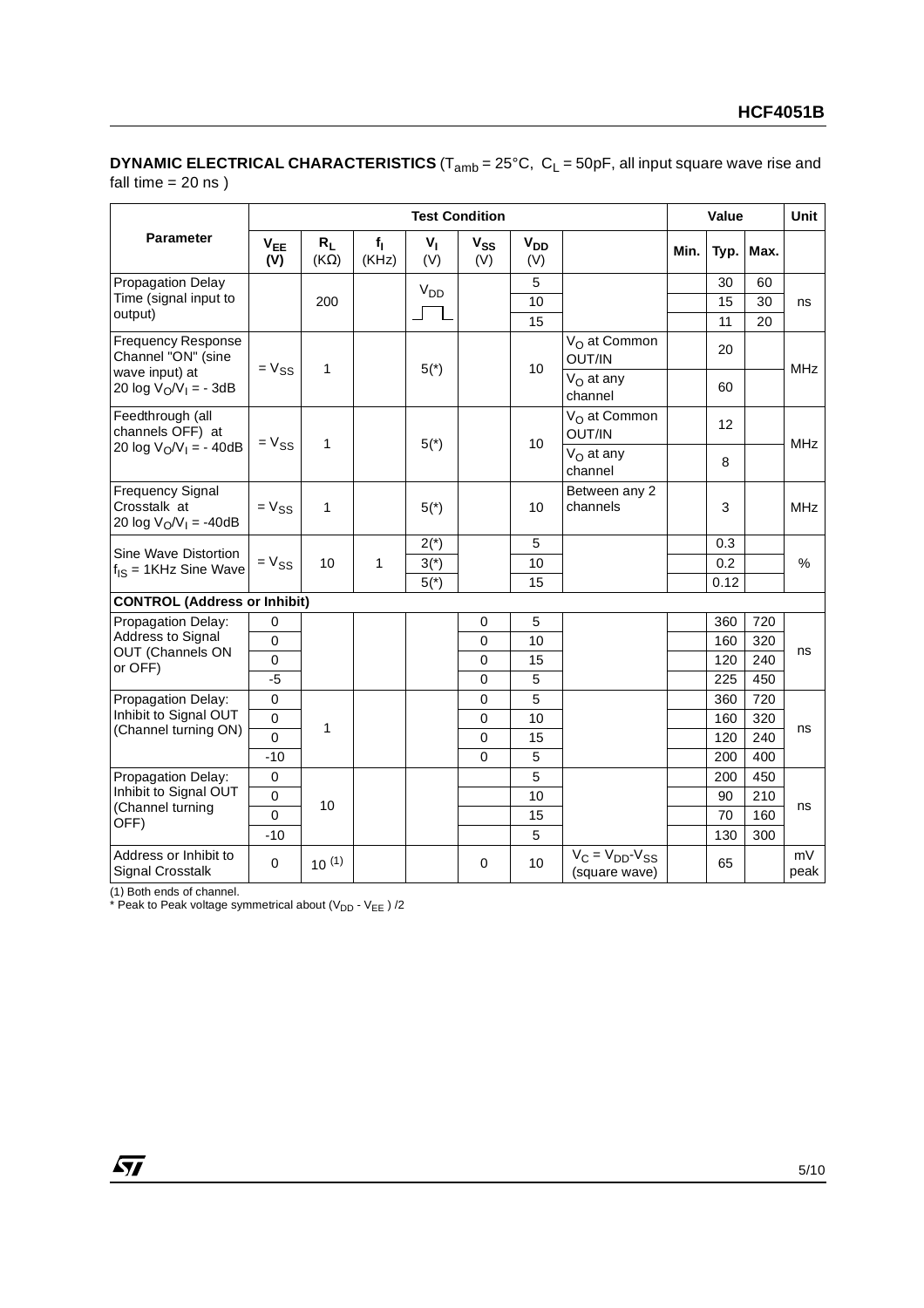#### **TYPICAL BIAS VOLTAGES**



The ADDRESS (digtal-control inputs) and INHIBIT logic levels are : "0"=V<sub>SS</sub> and "1"=V<sub>DD</sub>. The analog signal (through the TG) may swing from  $V_{EE}$  to  $V_{DD}$ 

#### **SPECIAL CONSIDERATIONS**

Control of analog signals up to 20V peak to peak can be achieved by digital signal amplitudes of 4.5 to 20V (if V<sub>DD</sub> - V<sub>SS</sub> = 3V, a V<sub>DD</sub> - V<sub>EE</sub> of up to 13V can be controlled; for  $\vee_{\sf DD}$  -  $\vee_{\sf EE}$  level differences above 13V, a V<sub>DD</sub> - V<sub>SS</sub> of at least 4.5V is required. For example, if  $V_{DD}$  = +5,  $V_{SS}$  = 0, and  $V_{EE}$  = -13.5, analog signals from -13.5V to 4.5V can be controlled by digital inputs of 0 to 4.5V. In

certain applications, the external load resistor current may include both  $\rm V_{DD}$  and signal-line components. To avoid drawing  $\mathsf{V}_{\mathsf{DD}}$  current when switch current flows into the transmission gate inputs, the voltage drop across the bidirectional switch must not exceed  $0,8V$  (calculated from  $R_{ON}$ values shown in DC SPECIFICATIONS). No  $V_{DD}^{0.0}$ current will flow through  $R_L$  if the switch current flows into lead 3.

#### **TEST CIRCUIT**



 $C_L$  = 50pF or equivalent (includes jig and probe capacitance)<br> $R_L$  = 200KΩ

 $R_T = Z_{\text{OUT}}$  of pulse generator (typically 50 $\Omega$ )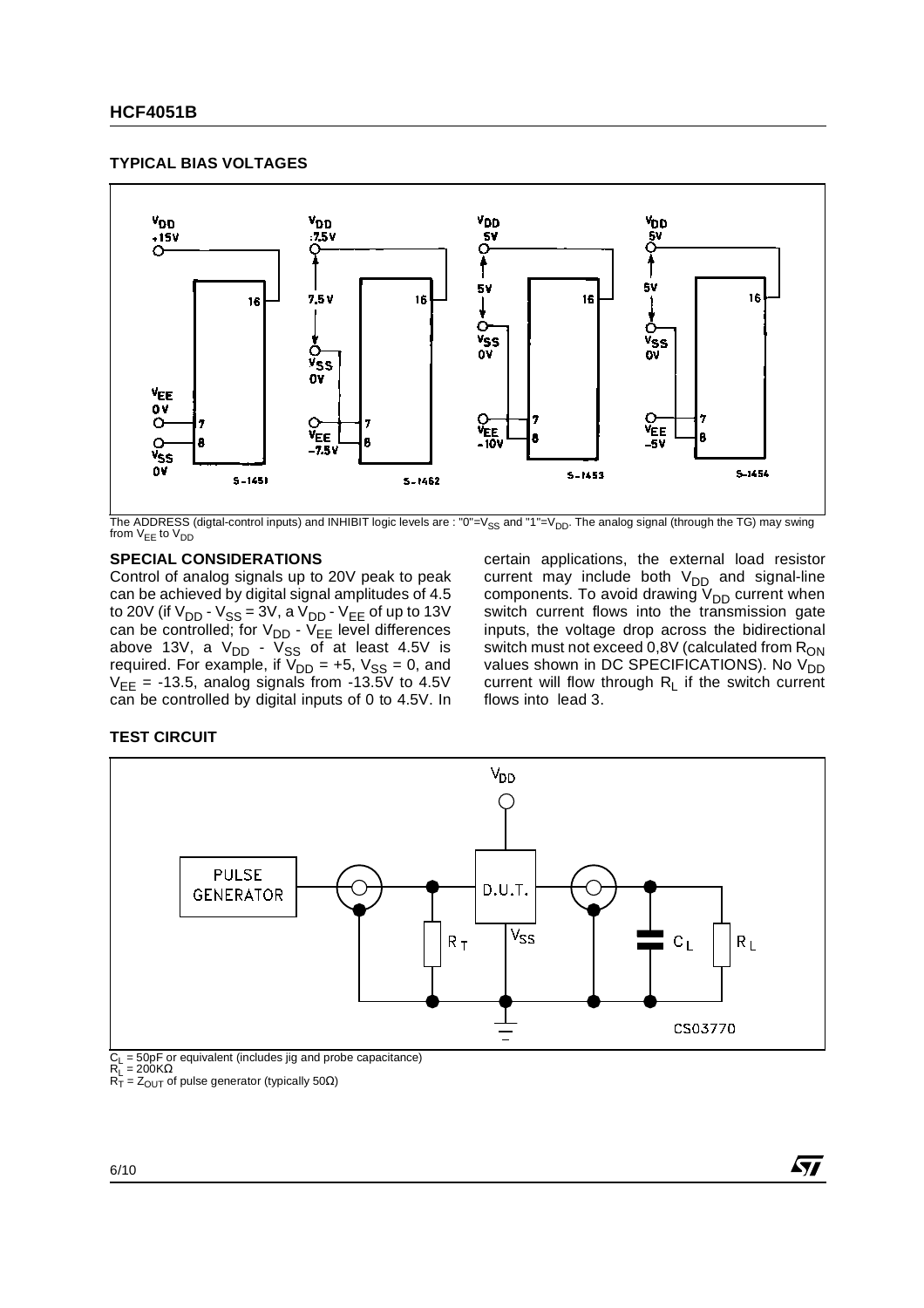

**WAVEFORM 1 : CHANNEL BEING TURNED ON** (R<sub>L</sub> = 1KΩ, f=1MHz; 50% duty cycle)

**WAVEFORM 2 : CHANNEL BEING TURNED OFF**  $(R_L = 1K\Omega, f=1MHz; 50\%$  duty cycle)

 $\sqrt{5}$ 

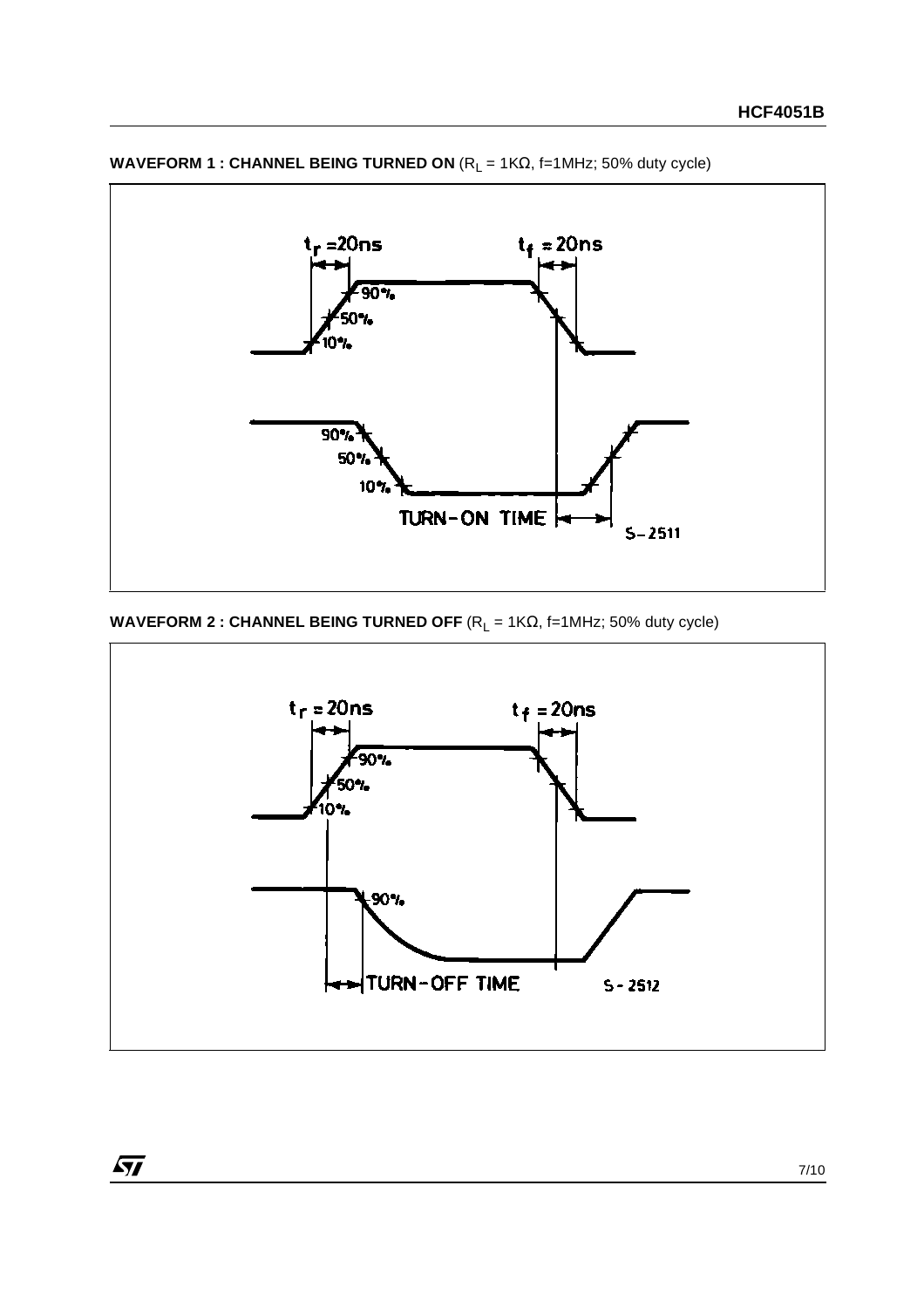$\mathsf{r}$ 

|                | Plastic DIP-16 (0.25) MECHANICAL DATA |            |      |       |       |       |  |
|----------------|---------------------------------------|------------|------|-------|-------|-------|--|
|                |                                       | mm.        |      |       |       |       |  |
| DIM.           | MIN.                                  | <b>TYP</b> | MAX. | MIN.  | TYP.  | MAX.  |  |
| a1             | 0.51                                  |            |      | 0.020 |       |       |  |
| В              | 0.77                                  |            | 1.65 | 0.030 |       | 0.065 |  |
| $\sf b$        |                                       | 0.5        |      |       | 0.020 |       |  |
| b <sub>1</sub> |                                       | 0.25       |      |       | 0.010 |       |  |
| D              |                                       |            | 20   |       |       | 0.787 |  |
| E              |                                       | 8.5        |      |       | 0.335 |       |  |
| e              |                                       | 2.54       |      |       | 0.100 |       |  |
| e3             |                                       | 17.78      |      |       | 0.700 |       |  |
| F              |                                       |            | 7.1  |       |       | 0.280 |  |
| I              |                                       |            | 5.1  |       |       | 0.201 |  |
| L              |                                       | 3.3        |      |       | 0.130 |       |  |
| Ζ              |                                       |            | 1.27 |       |       | 0.050 |  |

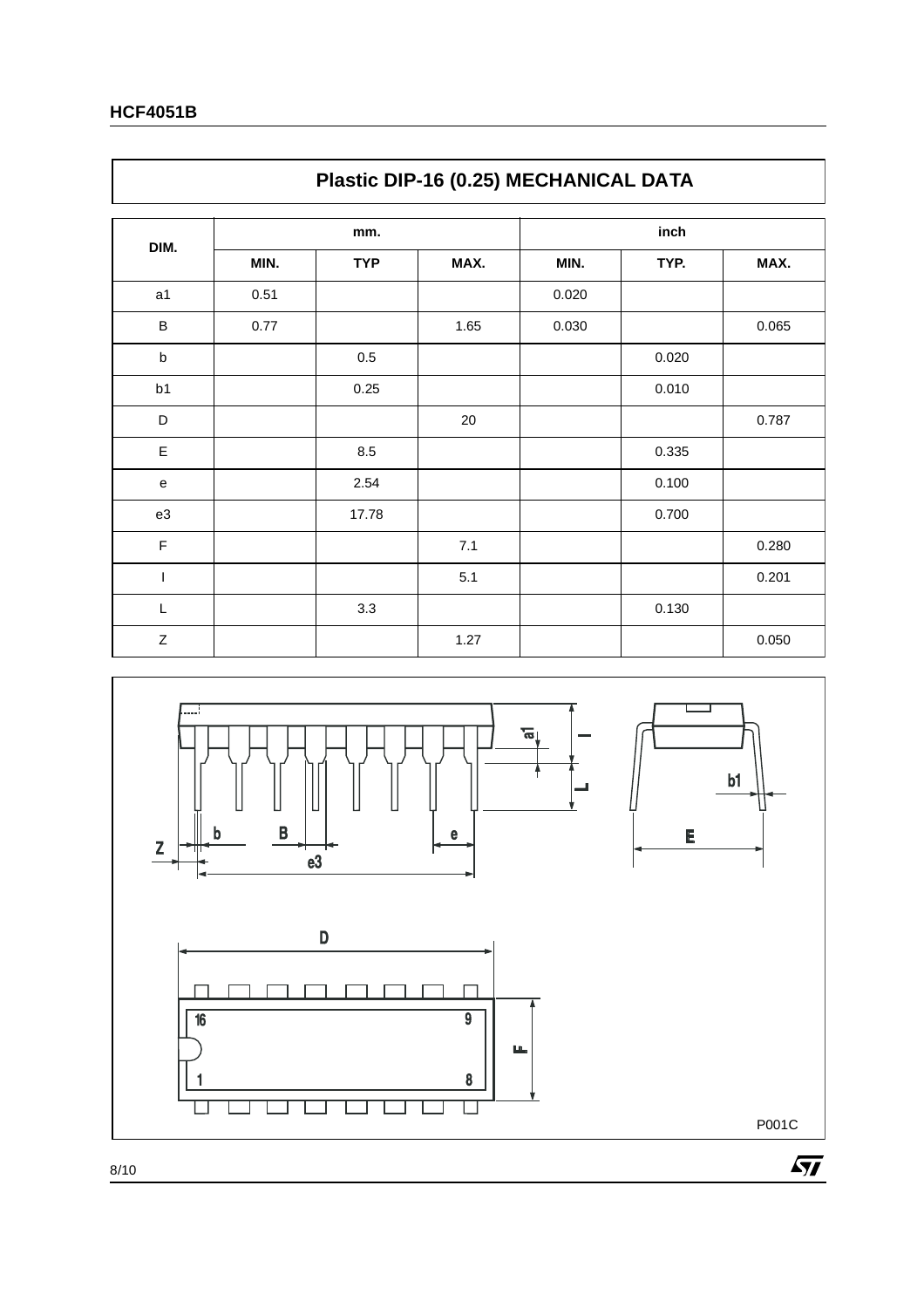| DIM.          |      | mm.        |       | inch       |       |       |  |  |
|---------------|------|------------|-------|------------|-------|-------|--|--|
|               | MIN. | <b>TYP</b> | MAX.  | MIN.       | TYP.  | MAX.  |  |  |
| A             |      |            | 1.75  |            |       | 0.068 |  |  |
| a1            | 0.1  |            | 0.2   | 0.003      |       | 0.007 |  |  |
| a2            |      |            | 1.65  |            |       | 0.064 |  |  |
| $\sf b$       | 0.35 |            | 0.46  | 0.013      |       | 0.018 |  |  |
| b1            | 0.19 |            | 0.25  | 0.007      |       | 0.010 |  |  |
| $\mathbf C$   |      | 0.5        |       |            | 0.019 |       |  |  |
| c1            |      |            |       | 45° (typ.) |       |       |  |  |
| D             | 9.8  |            | 10    | 0.385      |       | 0.393 |  |  |
| E             | 5.8  |            | 6.2   | 0.228      |       | 0.244 |  |  |
| ${\bf e}$     |      | 1.27       |       |            | 0.050 |       |  |  |
| e3            |      | 8.89       |       |            | 0.350 |       |  |  |
| F             | 3.8  |            | $4.0$ | 0.149      |       | 0.157 |  |  |
| ${\mathsf G}$ | 4.6  |            | 5.3   | 0.181      |       | 0.208 |  |  |
| L             | 0.5  |            | 1.27  | 0.019      |       | 0.050 |  |  |
| M             |      |            | 0.62  |            |       | 0.024 |  |  |